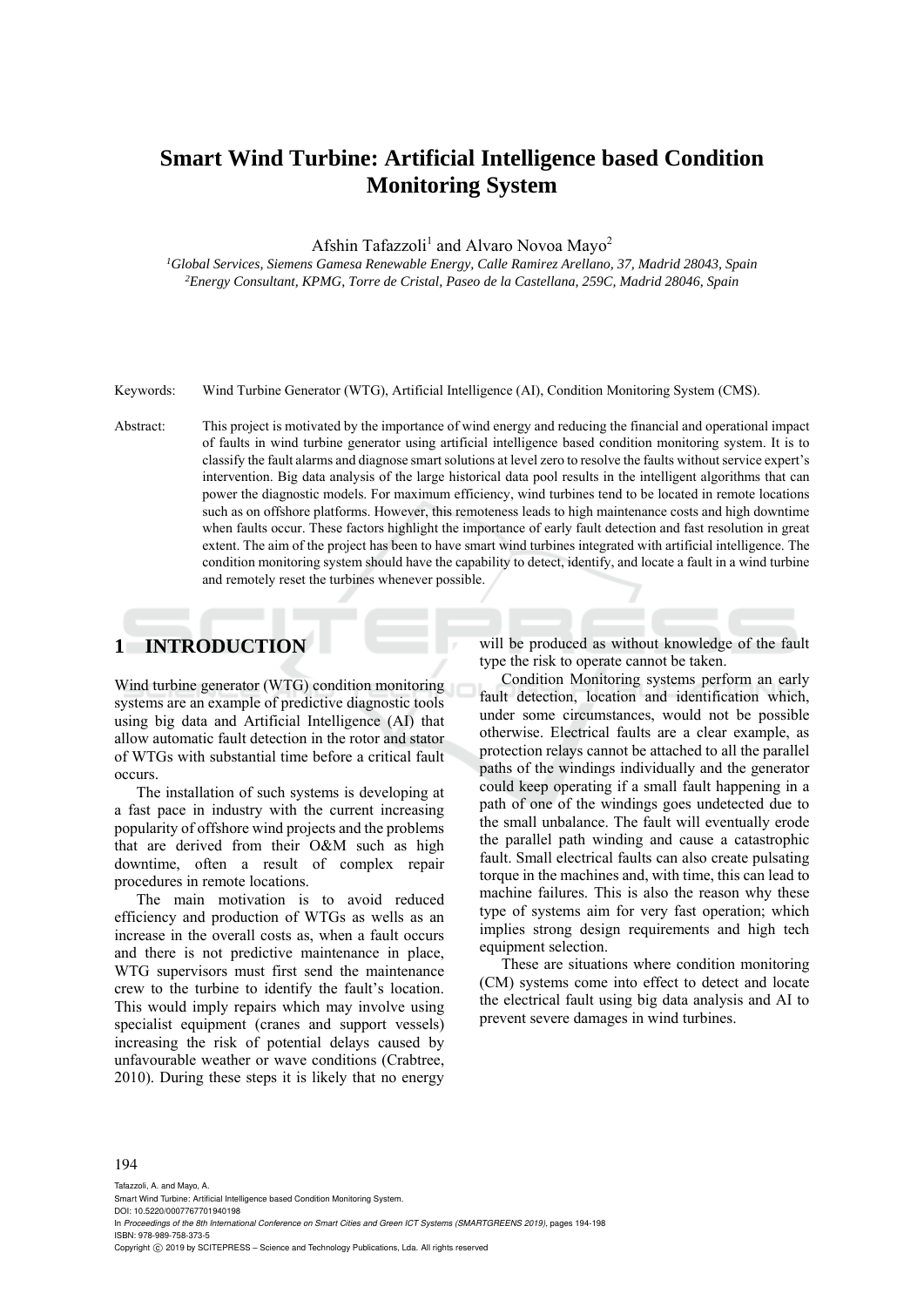## **2 METHODS**

### **2.1 Fault Detection**

Electrical and mechanical (bearing or gearbox) faults are the most frequent damaging and expensive type of faults in wind turbine generators. Vibration analysis of the machine has been used in industry for many years as a way of identifying both types of fault; but lately industrial companies and research organizations have started to look and analyze the current output of the generator in the search for fault indicators. In this way, current is used to detect electrical and mechanical faults, and vibration used as a second way to look for mechanical faults.

CM systems use different techniques for fault detection and analysis, being spectral (frequency) analysis one of the most popular mainly due to the accuracy and speed of its predictive technology.

This method for fault detection relies on the principle that the spectral magnitude of specific fault frequencies of the electrical or mechanical signal's spectrum, increase when the particular fault related to such frequency occurs.

The working sequence of CM systems using spectral analysis involves:

- 1. obtaining information from the sensors, as well as from the power measurement equipment present on WTG,
- 2. processing this data to transform it to its frequency domain,
- 3. check for particular fault frequencies present on them.

Lastly, fault detection algorithms will check the spectral magnitudes of the fault frequencies, within an error margin. A threshold magnitude, set on automatic tests performed on the WTG, will determine if specific fault frequencies' magnitudes are high enough to be taken into consideration and reported to the control center. The latter will be performed using big data to maintain active inspection on particular fault frequencies for long periods (over a year) and AI to send fault severity warnings and details to remote control centers.

#### **2.1.1 Electrical Faults**

Research at The University of Manchester (Djurovic, 2009) has defined a set of frequency characteristic equations (Figure 1) for each possible type of electrical fault in both Doubly-Fed Induction Generators (DFIGs) and Squirrel Cage Generators. These equations are the core of the CM fault detection software.

| <b>WINDINGS</b>   |                   | <b>SUPPLY</b>     |                   | <b>INDUCED DFIG STATOR</b>                                                  |
|-------------------|-------------------|-------------------|-------------------|-----------------------------------------------------------------------------|
| <b>STATOR</b>     | ROTOR             | <b>STATOR</b>     | ROTOR             | <b>CURRENT FREQUENCIES</b>                                                  |
| <b>BALANCED</b>   | <b>BALANCED</b>   | <b>BALANCED</b>   | <b>BALANCED</b>   | $f_{int}^k = 6k(1-s) \pm 1/f$                                               |
| <b>BALANCED</b>   | <b>BALANCED</b>   | <b>BALANCED</b>   | <b>UNBALANCED</b> | $f_{int}^k = 6k(1-s) \pm 1/f$<br>$f_{\text{int}}^L =  6k(1-s) \pm (1-2s) f$ |
| <b>BALANCED</b>   | <b>UNBALANCED</b> | <b>BALANCED</b>   | <b>BALANCED</b>   | $f_{int}^{k} = \frac{2k}{p}(1-s) \pm \left  s + \frac{1-s}{p} \right $ .    |
| <b>BALANCED</b>   | <b>BALANCED</b>   | <b>UNBALANCED</b> | <b>BALANCED</b>   | $f_{\text{inf}}^k = 6k(1-s) \pm 1/f$                                        |
| <b>UNBALANCED</b> | <b>BALANCED</b>   | <b>BALANCED</b>   | <b>BALANCED</b>   | $f_{int}^k = \left  \frac{2k}{p} (1-s) \pm 1 \right  f$                     |

Figure 1: Fault Frequencies Characteristic Equations.

 $k = 0 \rightarrow$  Stator excitation frequency:  $k > 0 \rightarrow$  Speeddependent high frequency components

 $p =$  number of pole pairs;  $\hat{f} =$  supply frequency; s = generator slip

(Synchronous speed assumed to be 1500rpm for the generators used in the project)

### **2.1.2 Mechanical Bearing Faults**

Bearing faults are the most common faults in a generator. They can be categorised in single-point defects and distributed faults. This report focuses on single-point defects.



Figure 2: Diagram of bearing (Blodt, 2008).

The following equations have been identified (Stack, 2003) as the fault frequency characteristic equations for different bearing defects:

Cage Fault

$$
F_{cf} = \frac{1}{2} F_r \left[ 1 - \frac{B_d}{P_d} \cos \beta \right]
$$
 (1)

Outer Raceway Fault

$$
F_{\rm orf} = \frac{N_{\rm b}}{2} F_{\rm r} \left[ 1 - \frac{B_{\rm d}}{P_{\rm d}} \cos \beta \right]
$$
 (2)

Inner Raceway Fault

$$
F_{irf} = \frac{N_b}{2} F_r \left[ 1 + \frac{B_d}{P_d} \cos \beta \right]
$$
 (3)

Ball Fault

$$
F_{\rm bf} = \frac{D_{\rm p}}{2D_{\rm b}} F_{\rm r} \left[ 1 - \frac{B_{\rm d}^2}{P_{\rm d}^2} \cos^2 \beta \right]
$$
 (4)

195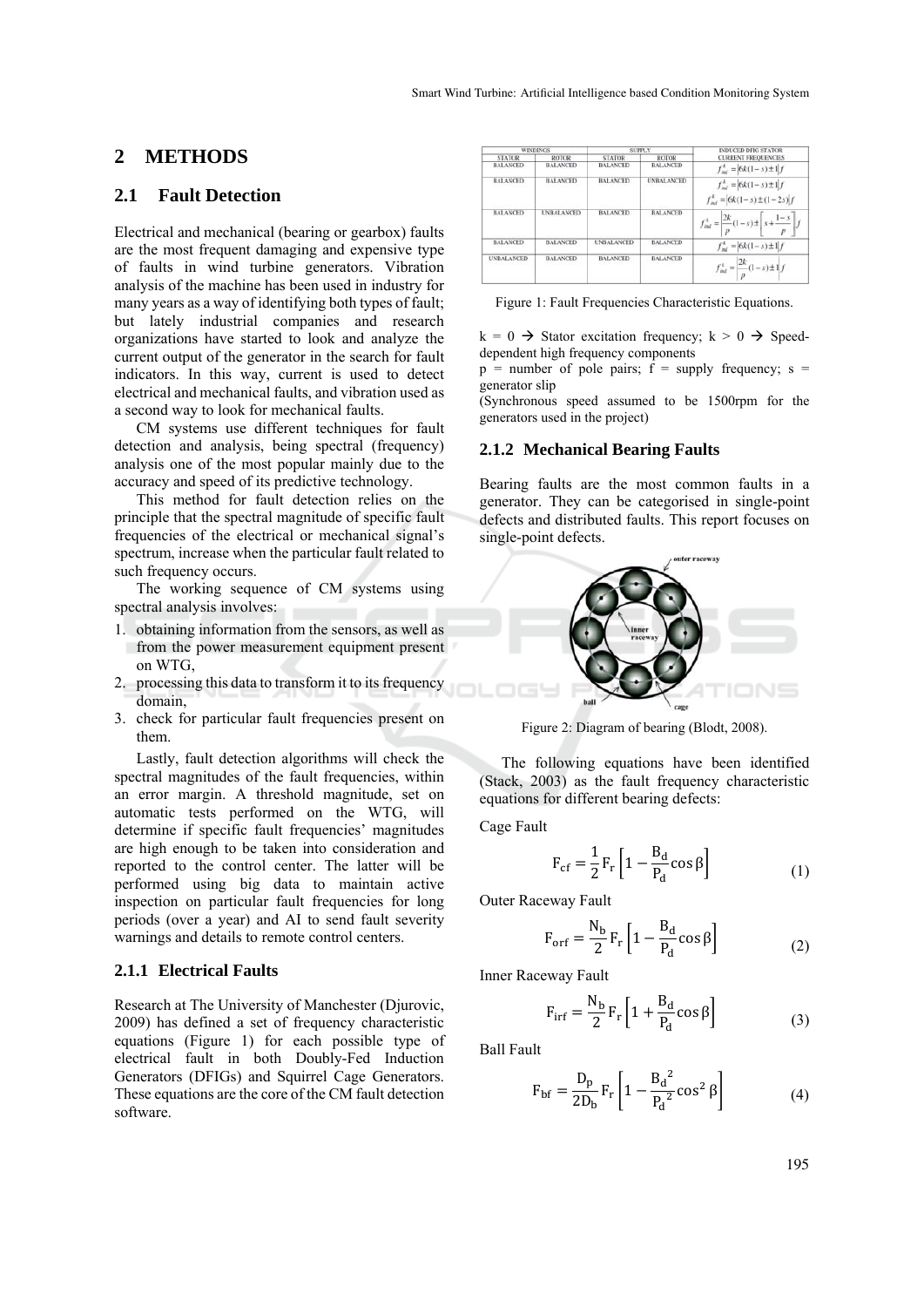## $F_r$ =speed of rotor,  $N_b$ =number of balls,

 $B_d$ =diameter of ball,  $P_d$ =ball pitch diameter, β=ball contact angle

Mechanical faults can also be identified by analysis of the stator current as vibrations cause airgap eccentricities that cause disturbances in the airgap flux density of the generator which changes induction affecting, therefore, stator current.

### **2.2 Spectral Analysis**

To account for the non-periocity of signals such as the current and vibration signals obtained from a generator, whose output and condition changes with the wind and the electrical supply, the Short Term Fourier Transform (STFT) is one of the methods identified for signal processing and fault detection software (Dudek, 2011).

The STFT analyzes real time data in predefined periods of time, called windows, where the speed of the rotor and the supply frequencies are assumed constant and applies Fast Fourier analysis for such window length. Other methods of fault detection (Empirical Mode Decomposition or Wavelets) have been researched to be commercially applied but Fourier analysis was one of the methods that provided higher frequency resolution.

The STFT relies on the assumption that during a single time window, the signals that it processes are periodic. NCE AND

$$
STFT{x(t)}(\tau, \omega) \equiv X(\tau, \omega)
$$
  
= 
$$
\int_{-\infty}^{\infty} x(t) \omega(t-\tau) e^{-j\omega t} dt
$$
 (5)

 $w(t)$  = Window function;  $x(t)$  = Signal to be transformed;  $X(\tau,\omega)$  = Fourier Transform;

 $x(t)w(t-\tau)$  = Function representing the magnitude and phase of the signal;  $\omega$  = Frequency;  $\tau$  = time

The STFT truncates the given window with specific functions to obtain better resolutions when processing the signal. These functions are defined window types mathematical defined and used for many applications. Some examples are: Hann, Rectangular, Hamming, Blackman window types (LDS, 2003).

#### **2.2.1 Frequency and Time Resolutions**

Heisenberg's uncertainty principle applies here: the more it is known about the frequency resolution of a signal (width of the window), the less precisely it is known about the time resolution of the signal (narrow

window). A balance is necessary in the system for good quality results.



Figure 2: (A) Good frequency resolution but high spectral leakage; (B) Good time resolution but low frequency resolution.

#### **2.2.2 Envelope Analysis - Hilbert Transform**

In vibration spectral analysis, envelope analysis acts like a filter (Wavemetrics, 2012). It eliminates the signal originated from the initial vibration of the machine, facilitating the fault detection after the spectral analysis has taken place.



Figure 3: Overall Process Diagram.

### **2.3 CM System's Fault Alarms**

CM systems monitor each of the fault frequencies' spectral magnitude and their harmonics in order to check for an increase through time.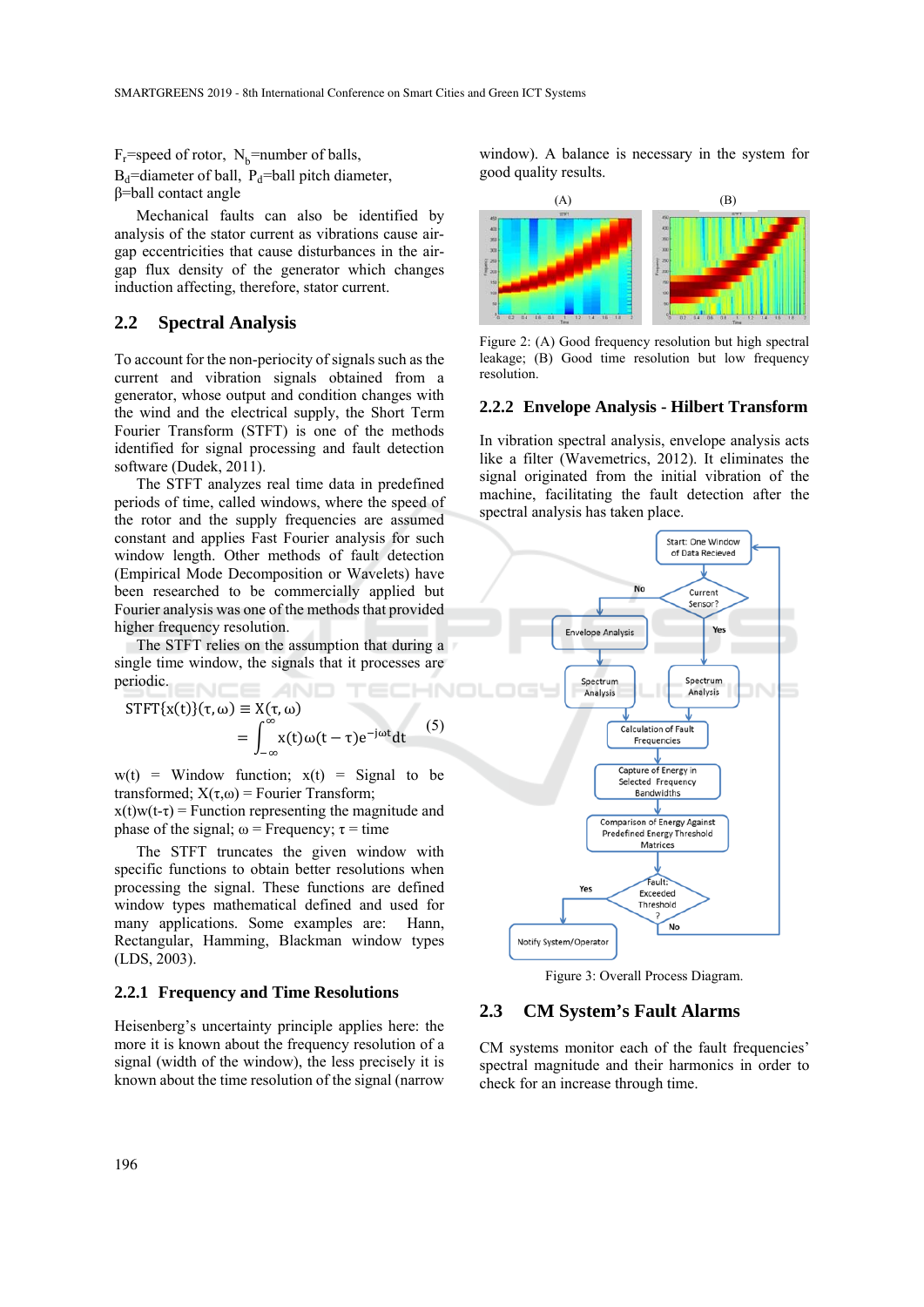A fault in the system inevitably increases the energy of the fault frequencies given by the characteristic equations by a value between 7 to 10 times the energy of the selected frequencies under normal, healthy, operation in the case of electrical faults. This value would depend on the severity and type of fault. When such a change in energy occurs, the fault detection algorithm gives notice of the fault to the operator, including the location and the severity of the fault.

In this respect, AI algorithms are also able to identify the severity of each fault according to the evolution of the spectral energy content of the monitored fault frequencies in comparison to energy threshold levels tuned up previously. This allows CM systems to send different alarms, and required corrective actions, depending on the severity of the fault to the remote control centers of the system operators.

Alarms could range from level zero, indicating that a particular fault is starting to develop and that it might be required to reset the WTG or send an O&M operator in the mid-term (weeks) while in the meantime the WTG can be kept running, to level one which requires expert judgment to decide if the WTG can be kept running while O&M operators would need to be sent in the short term (days), or to level two were the WTG is required to be stopped for safety reasons and O&M operators need to be sent as soon as possible.

## **3 RESULTS**

The following examples show electrical and mechanical faults that CM systems are able to detect thanks to big data processing and energy threshold algorithms.

## **3.1 Electrical Fault Detection by Current Spectral Analysis**

The following example shows the current spectrum of a turn to turn fault in the stator windings of a squirrel cage generator which happens around the sixth second and how the spectral energy content of such frequency band increases with the fault.



Figure 4: (A) MarelliMotori current spectrum; (B) Spectral energy increase with fault.

### **3.2 Bearing Fault Detection by Vibration Spectral Analysis**

The following example shows an inner race bearing fault simulated in a squirrel cage generator where the energy increase in the whole spectrum is clearly visible (Figure  $5(A)$  below) while the energy summation of all the calculated fault frequencies in the first 8 time harmonics is shown in Figure 5(B). This case differentiates itself from the electrical faults because looking at the 8 checked individual harmonics is no longer necessary. The energy increase is present in all of them.

## **4 CONCLUSIONS**

The use of big data and data processing algorithms in CM systems becomes key for the detection of